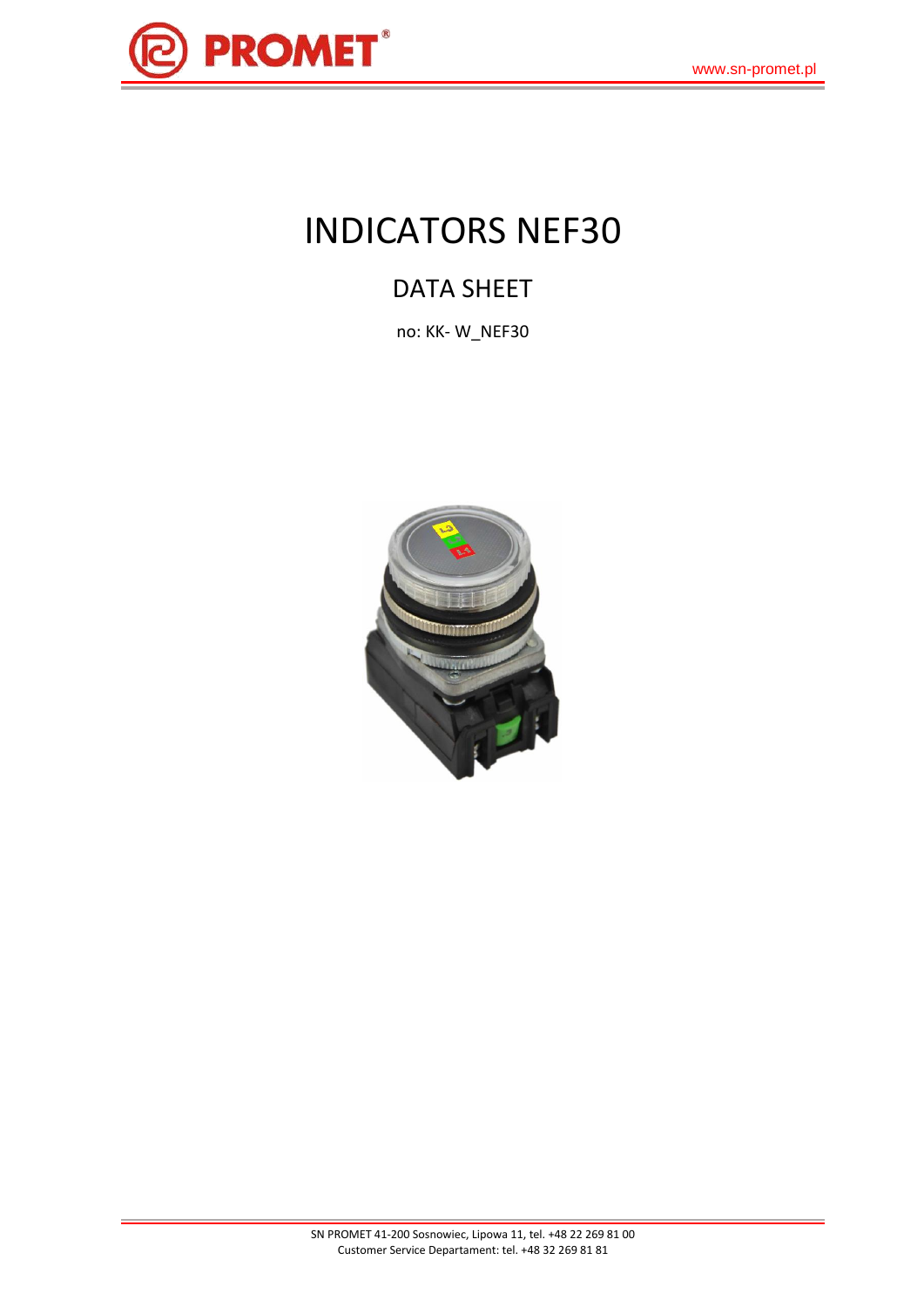

Signal indicators constitute a special type of signal lamps. Luminous elements are based on LEDs, which feature high durability and low energy consumption. In comparison to basic lamps, indicators differ by using several LEDs that are illuminated in groups and produce certain signs, as adopted in electrical engineering and automatics. In addition, the use of an all-purpose current stabilization module for LEDs makes it possible for indicators to work under any voltage within the 24-230V AC/DC range (the only exception being the phase presence indicator that requires 230V AC/DC voltage).

All signal indicators can be applied in difficult industrial conditions. Bodies of the NEF30 indicators are made of metal. The glass cover is made of transparent polycarbonate, which is a material resistant to mechanical impacts and flame retardant.

The NEF30 indicators are intended for building in standardized Ø30.5mm holes – drilled in various types of control and signal equipment, or directly into bodies of machines and equipment.

| Parameter                               | Value                               |  |
|-----------------------------------------|-------------------------------------|--|
| Insulation rated voltage U <sub>i</sub> | 250V                                |  |
|                                         | 500V for NEF30WF                    |  |
| Rated voltage U <sub>e</sub>            | 24-230V AC/DC                       |  |
|                                         | 230V AC for NEF30WF                 |  |
| <b>Type of luminous element</b>         | LED                                 |  |
| IP for over-desk part                   | IP 65                               |  |
| IP for under-desk part                  | <b>IP 20</b>                        |  |
| <b>Cross-sections of terminals</b>      |                                     |  |
|                                         | 1x or 2x LY 0,75-1,5mm <sup>2</sup> |  |
|                                         | 1x or 2x DY 1-1,5 mm <sup>2</sup>   |  |
| <b>Maximum thickness of desk</b>        | 6mm                                 |  |
| <b>Working temperature</b>              | N/2<br>$-15+30^{\circ}C$            |  |
|                                         | W/3<br>-30…+50°C                    |  |

#### **TECHNICAL DATA:**

**The product conforms to the following standard PN-EN 60947-5-1.**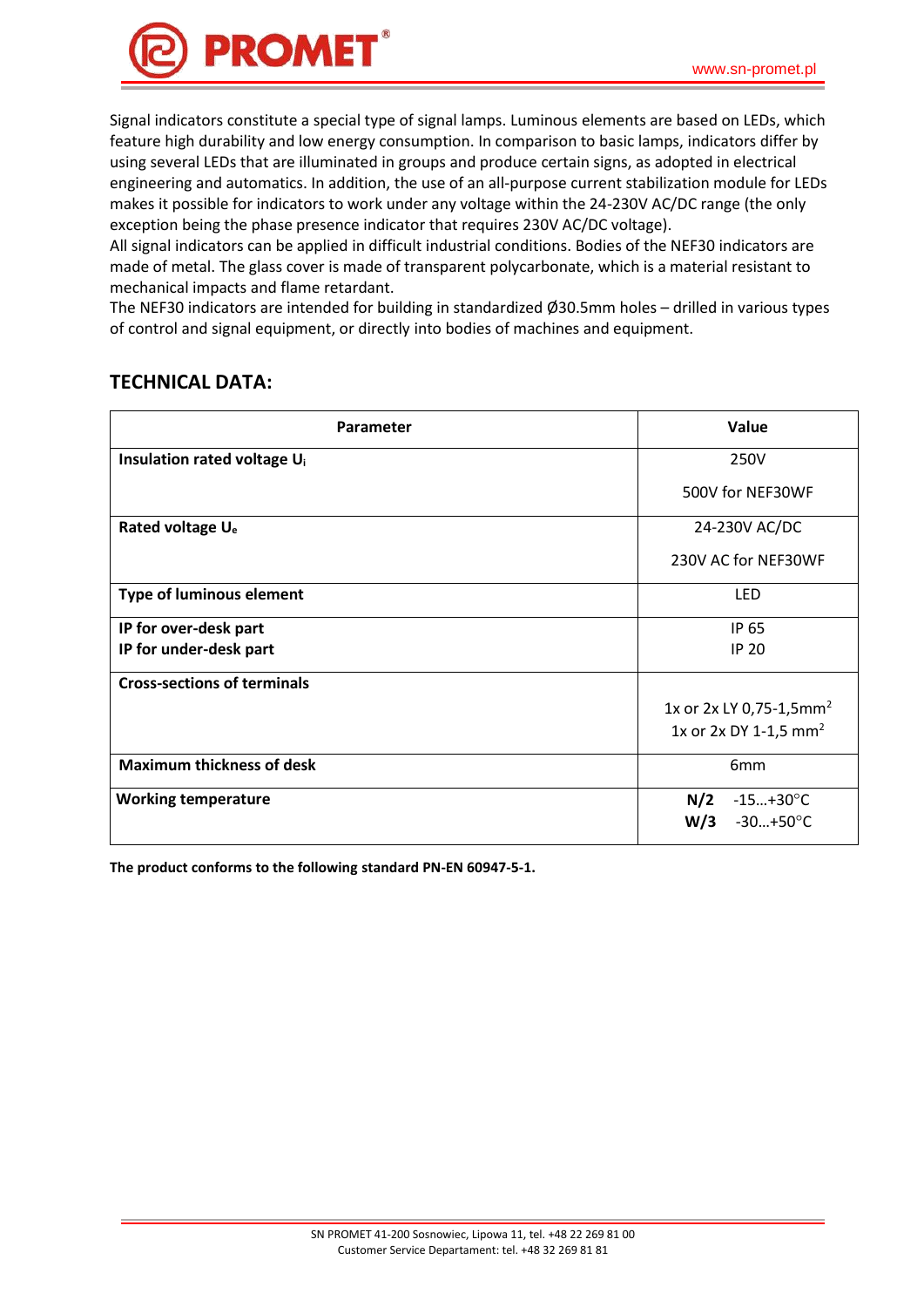#### **POSITION INDICATORS**

They are used in automatic systems and power engineering systems for commercial applications, and particularly for signaling positions of contacts in switches, disconnecting switches, etc., in synoptic boards of hydraulic and pneumatic systems, and of steam networks, to signal positions of valves or bolts. The luminous element in a position indicator is comprised of 10 LEDs, arranged in the shape of two perpendicular beams. Depending on the colour of LEDs, the indicators are produced in a number of versions.

| <b>Designation</b>                                                            | Colour                                                            | Weight [g] |
|-------------------------------------------------------------------------------|-------------------------------------------------------------------|------------|
| NEF30WP cz<br>NEF30WP gz<br>NEF30WP cg<br>NEF30WP g<br>NEF30WP z<br>NEF30WP c | red-green<br>yellow-green<br>red-yellow<br>yellow<br>green<br>red | 91         |

#### **POWER SELECTION INDICATOR**

|                        | <b>Designation</b>                                                                                          | Colour*                                                | Weight [g] |
|------------------------|-------------------------------------------------------------------------------------------------------------|--------------------------------------------------------|------------|
| CE Un = 24, 230V AC.DC | NEF30WWZ gz (left-yellow)<br>NEF30WWZ zg (left-green)<br>NEF30WWZ cz (left-red)<br>NEF30WWZ zc (left-green) | yellow-green<br>green-yellow<br>red-green<br>green-red | 86         |

\* it is possible to order the indicator in other color variants

### **PHASE PRESENCE INDICATORS**

They are used in three-phase current circuits. They indicate the presence of voltage in each of the three phases. Signal elements are comprised of three LEDs that signal the correctness of operation for each of the three phases: yellow  $(L1)$  – phase 1; green  $(L2)$  – phase 2; and red  $(L3)$  – phase 3.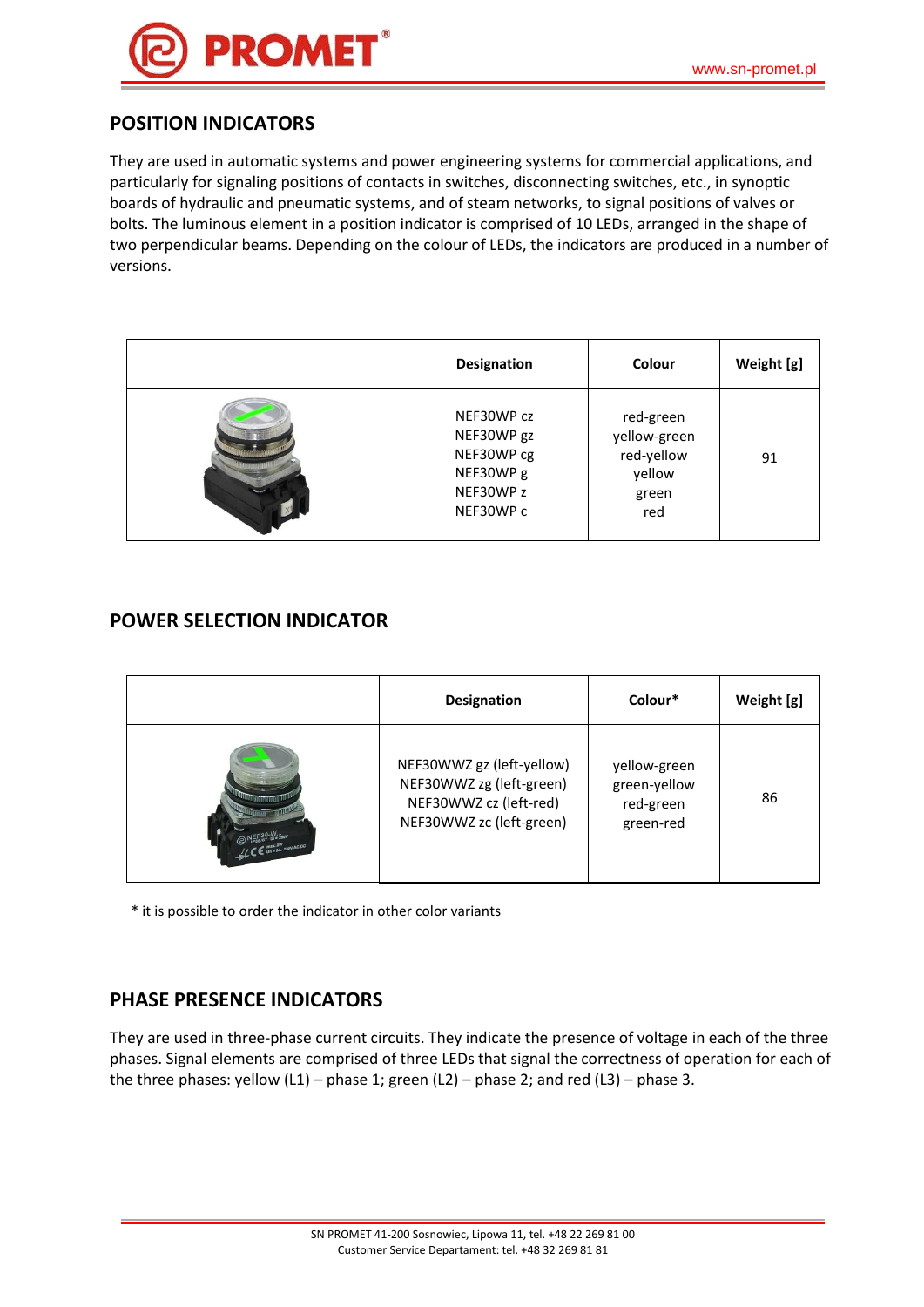

| Designation | Colour           | Weight [g] |
|-------------|------------------|------------|
| NEF30WF     | yellow-green-red | 94         |

### **EARTHING INDICATORS**

They can be used to signal the status of an earthing switch and to indicate, whether a particular electric circuit is earthed. Yellow LEDs are arranged in such way that they make the symbol of earthing.

| <b>Designation</b>                  | Colour                 | Weight [g] |
|-------------------------------------|------------------------|------------|
| NEF30WU g<br>NEF30WU z<br>NEF30WU c | yellow<br>green<br>red | 86         |

#### **SWITCH POSITION INDICATORS**

They are used to signal the status of position for switches, cut off switches, disconnecting switches, etc. The indicator has a masking plate under the transparent glass cover. The plate contains a conventional symbol of the indicator's contact and three LEDs, each in different colour.

| Designation | Colour           | Weight [g] |
|-------------|------------------|------------|
| NEF30WPW    | yellow-green-red | 90         |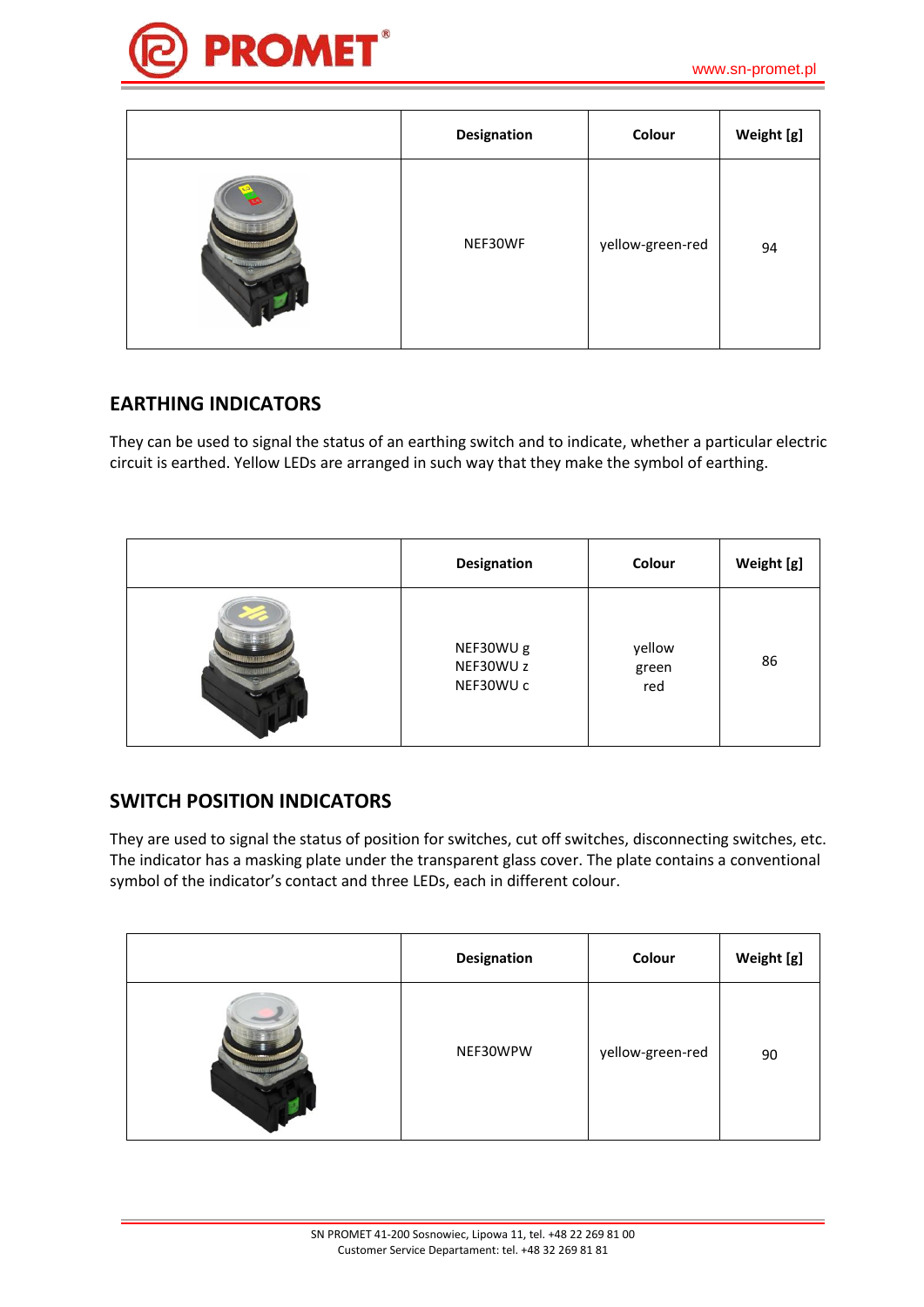

## **DIMENSIONS**



## **DIMENSIONS WITH SQUARE COVER PLATE**



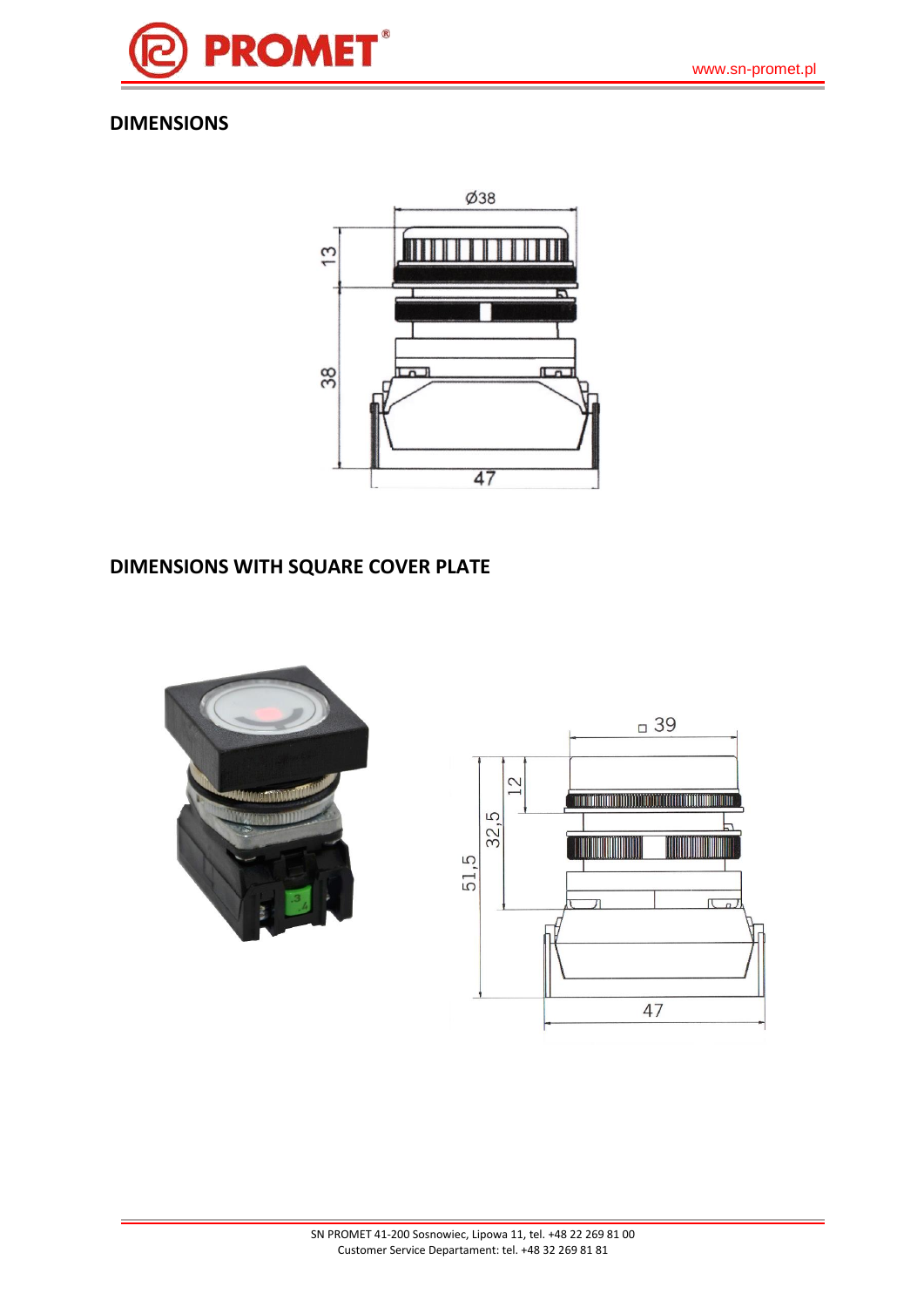

# **CIRCUIT DIAGRAMS**



**WF** 

2

2

**WPW** 

 $\mathbf 2$ 

 $(DC-)$ 



 $\overline{2}$